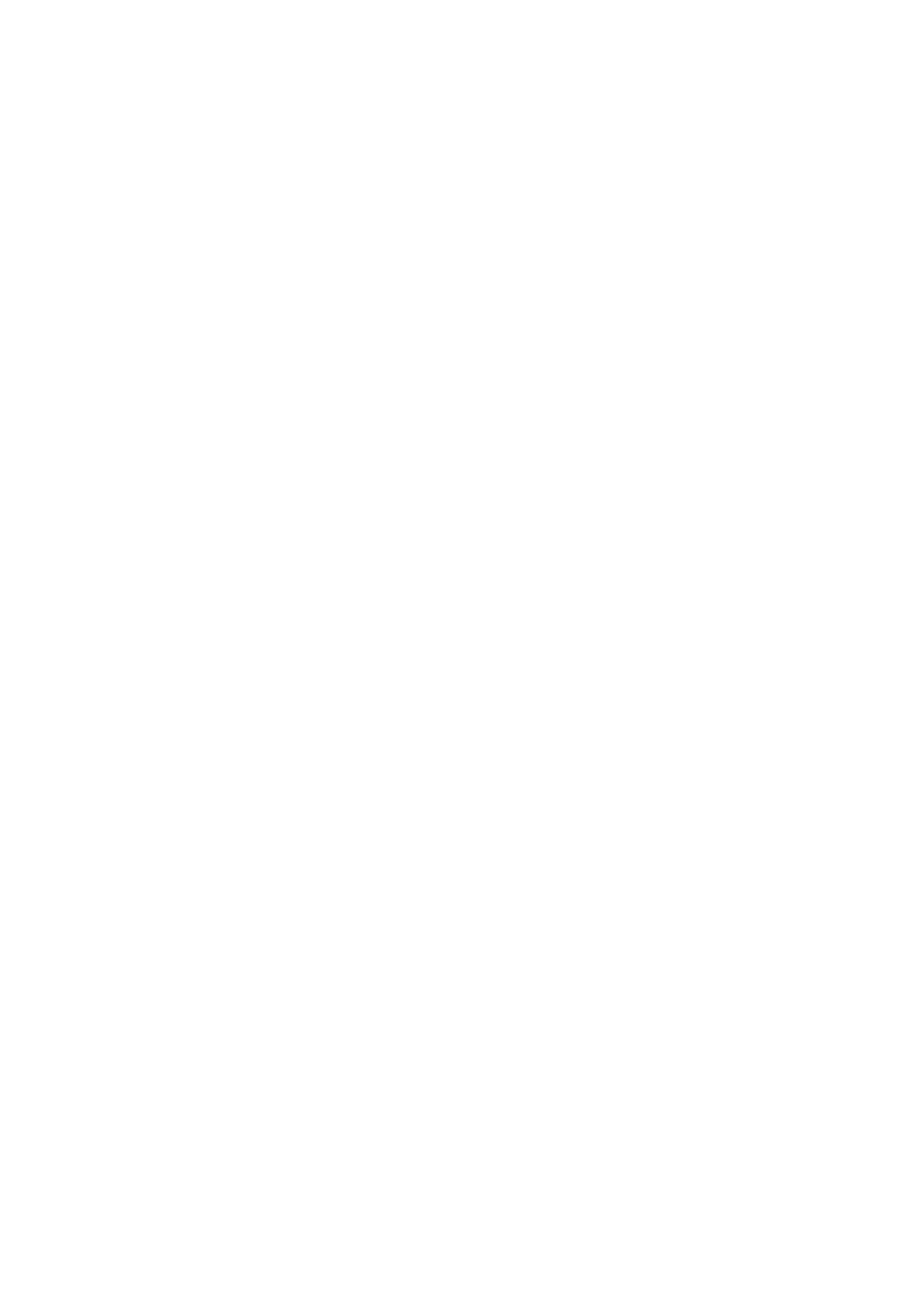

## **COPRA REGULATIONS**

## **Arrange[ment of Regulations](#page-4-1)**

## **Regulation**

| $1 \qquad \qquad$ |  |
|-------------------|--|
| $\overline{2}$    |  |
| 3 <sup>7</sup>    |  |
| $\overline{4}$    |  |
| 5 <sup>5</sup>    |  |
| 6                 |  |
| 7 <sup>7</sup>    |  |
|                   |  |

## **SCHEDULE** 8

APPEAL FEES 8

## **Supporting Documents**

## **ENDNOTES 9**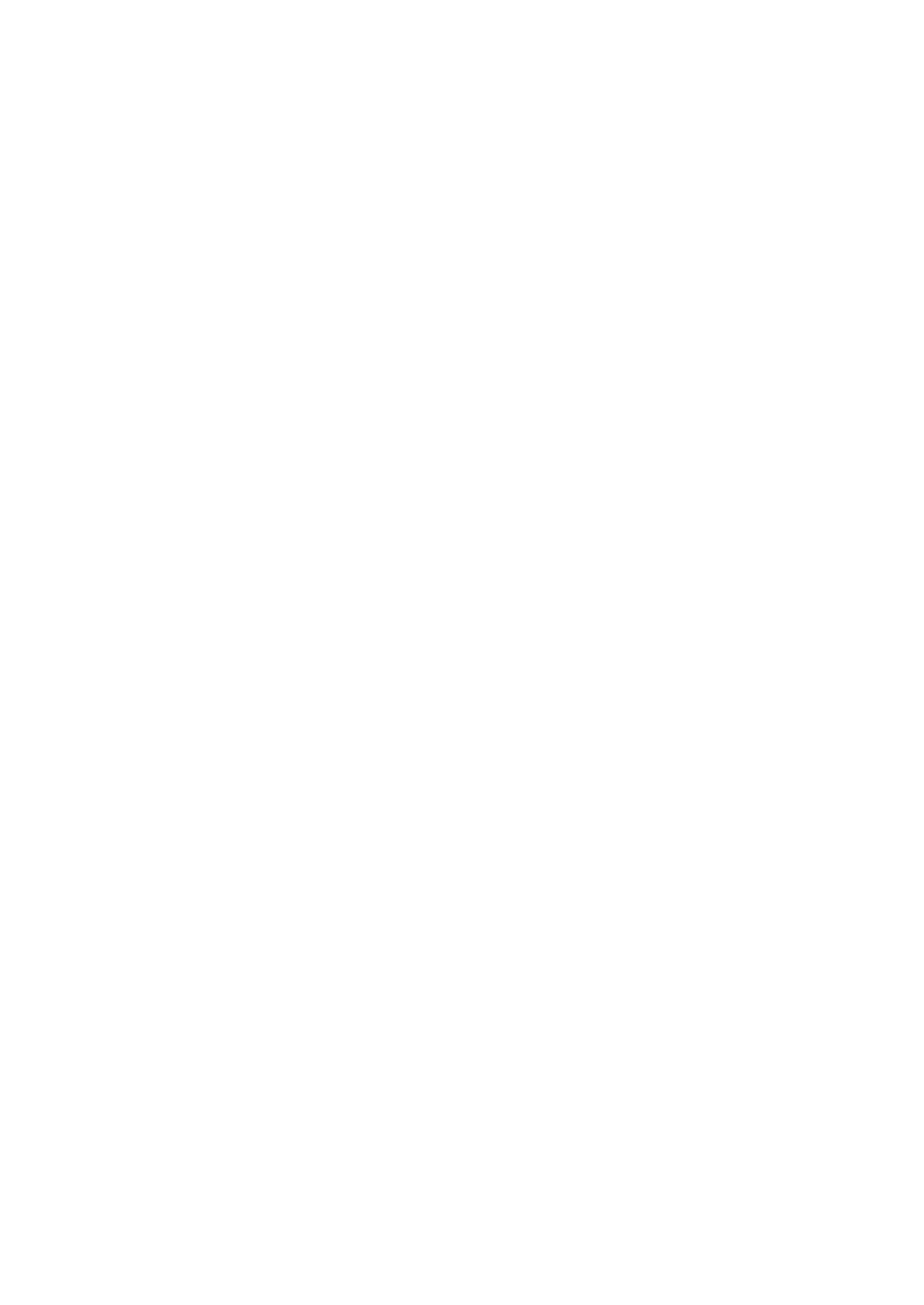

## **COPRA REGULATIONS**

## **MADE UNDER SECTION 7 OF THE COPRA ACT**<sup>1</sup>

#### **1 Citation**

<span id="page-4-0"></span>These Regulations may be cited as the Copra Regulations.

#### **2 Interpretation**

In these Regulations —

"**copra**" means the kernel or meat of the coconut when it has been extracted from the nut and dried;

"**extraneous matter**" means any matter which is not copra and includes coconut shell;

"**inspector**" means a person appointed by the Secretary for the purpose of examining copra to determine whether it is of fair merchantable grade;

<span id="page-4-1"></span>"**the prescribed sieve**" means a sieve of wire mesh with square holes the distance between the mid points of the opposing sides of each square being 1½ inch, plus or minus 10 per cent of that measurement, measured from the inner surface of the wire.

## **3 Copra of fair merchantable grade**

Copra of fair merchantable grade shall —

- (a) contain less than  $6\frac{1}{2}$  per cent by weight of moisture; and
- (b) be no darker in colour than light brown; and
- (c) contain no mould; and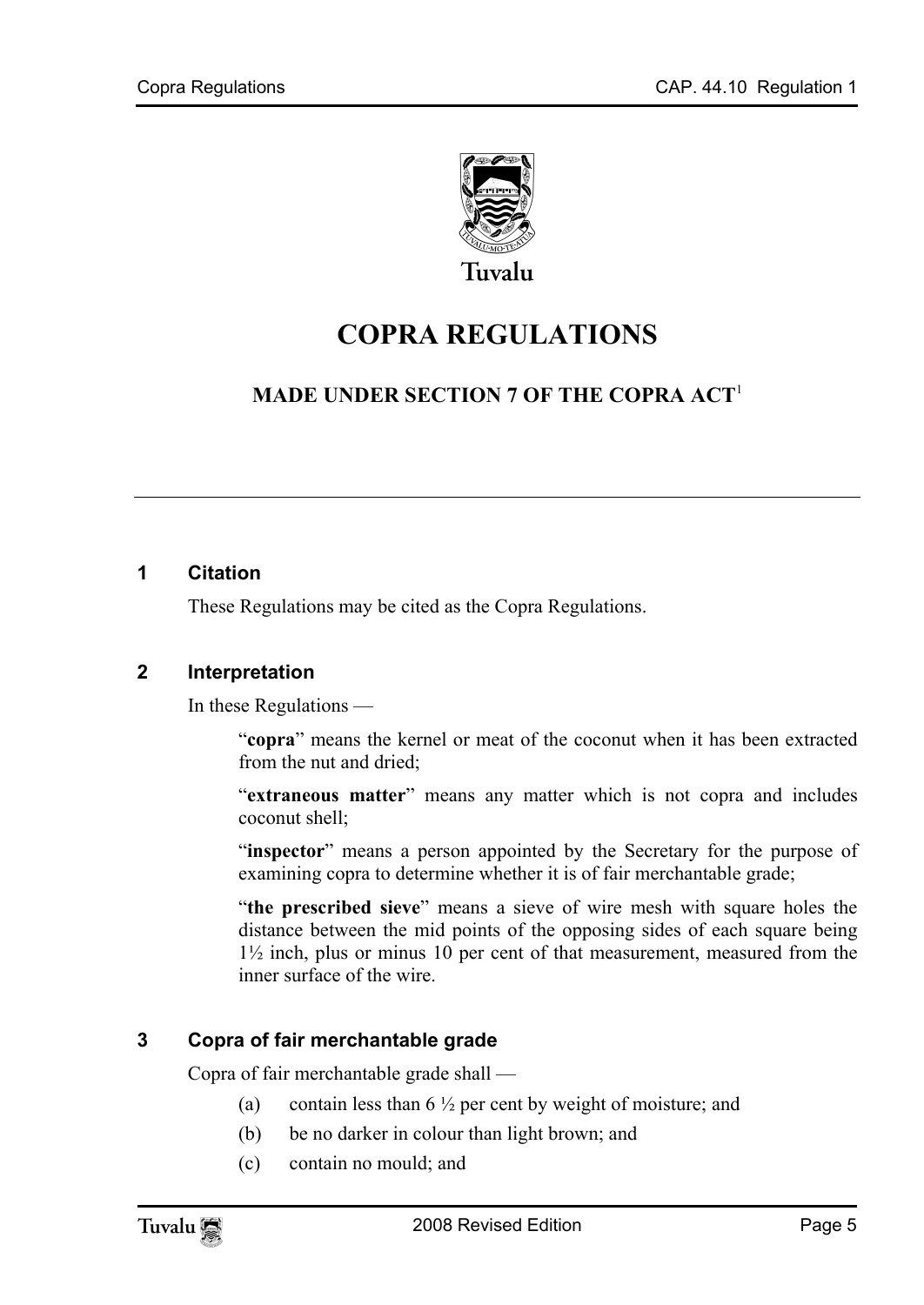- <span id="page-5-0"></span>(d) show no sign of damage by insects; and
- (e) contain no more than 1 per cent by weight of extraneous matter; and
- (f) not be capable of passing through the prescribed sieve.

#### **4 Grading of copra**

- (1) Whether a parcel of copra offered for sale to the designated society consists of copra of fair merchantable grade shall in every case be determined in the first instance by an inspector from an examination of a sample from the parcel.
- (2) For the purposes of paragraph (1) a sample shall be not less than 5 bags or 5 per cent of the total parcel, whichever is the greater.
- <span id="page-5-1"></span>(3) Every examination under paragraph (1) shall be carried out in the presence of the person offering the parcel of copra for sale or in the presence of a person designated by that person.

#### **5 Appeal from an inspector's determination**

- (1) Any person referred to in regulation 4(3) who is dissatisfied with an inspector's determination under regulation 4(1) may appeal against that determination by forthwith informing the inspector of his wish to do so and on payment to the Secretary of the prescribed fee.
- (2) Every appeal under these Regulations shall, at the request of the person aggrieved, either be by way of a re-examination of the sample or by way of an examination of the whole parcel of copra from which the sample was taken.
- <span id="page-5-2"></span>(3) The fees payable in respect of appeals under this Regulation shall be as specified in the Schedule.

#### **6 Procedure on appeal**

- (1) Where an appeal under these Regulations is by way of a re-examination of the sample the inspector shall as soon as practicable transmit the sample to Funafuti, or to such other place as the Secretary may designate, where it shall be examined by the Agricultural Officer.
- <span id="page-5-3"></span>(2) Where an appeal under these Regulations is by way of an examination of the whole parcel the parcel shall as soon as practicable be examined by the inspector in question or by another inspector whose decision shall be final.

#### **7 Return of appeal fees**

(1) Where on appeal under these Regulations by way of a re-examination of the sample it is decided that the parcel of copra from which the sample was taken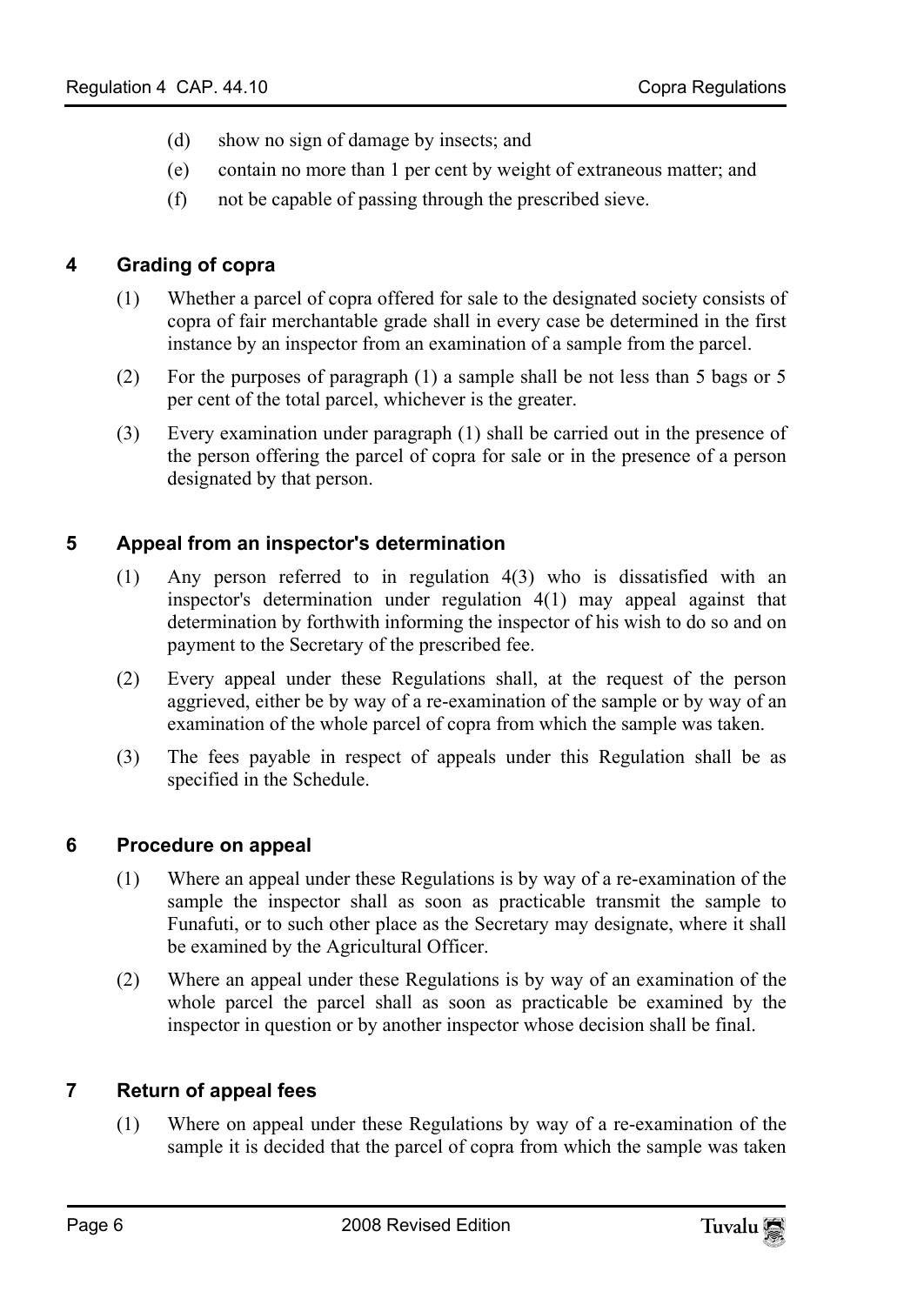is of fair merchantable grade contrary to the determination under regulation 4 the appeal fee shall be returned.

(2) Where on appeal under these Regulations by way of a re-examination of the whole parcel of copra it is decided that any part of the parcel is of fair merchantable grade contrary to the determination under regulation 4 so much of the appeal fee shall be returned as the Secretary considers just and reasonable in the particular circumstances.

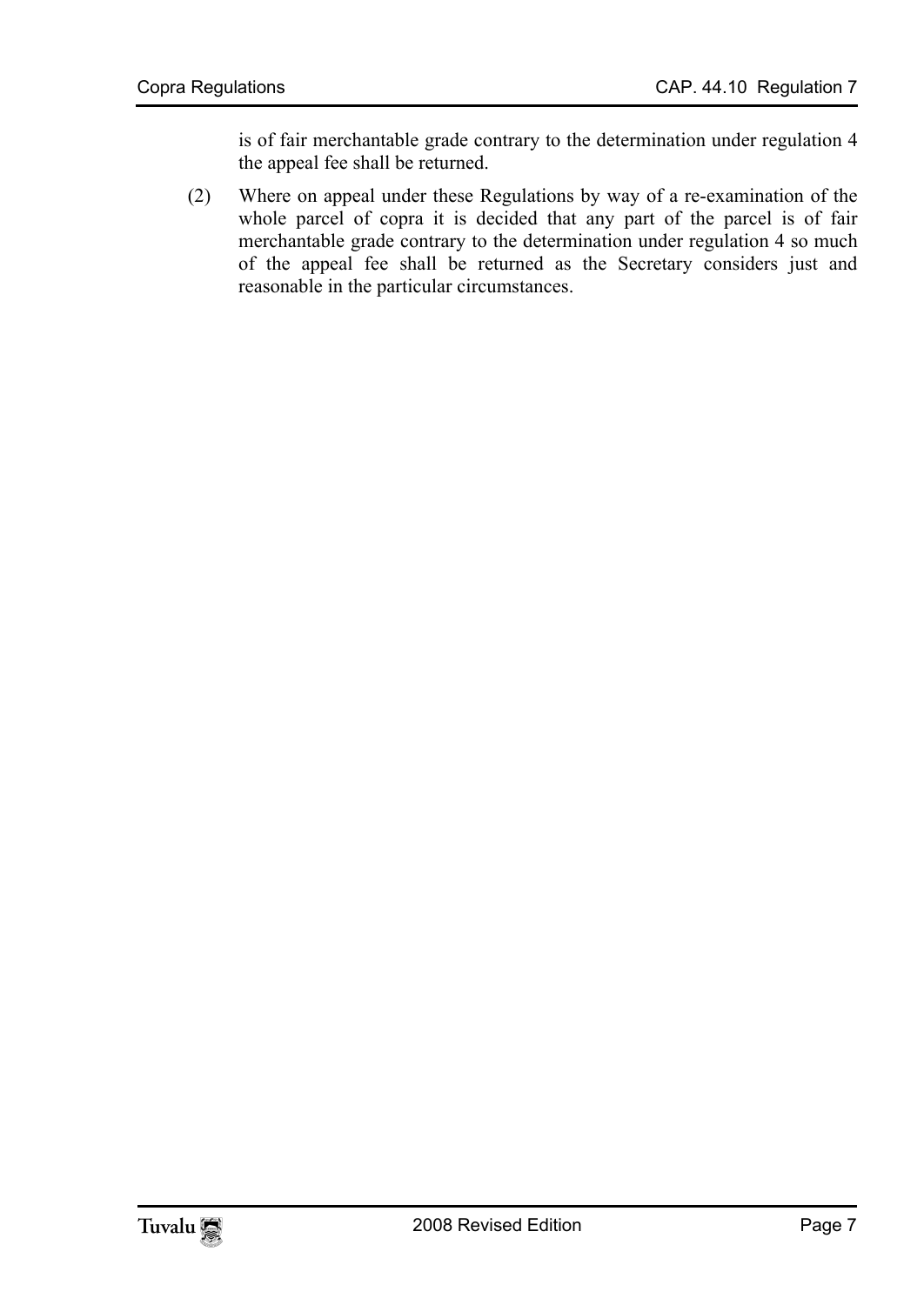## <span id="page-7-1"></span><span id="page-7-0"></span>**SCHEDULE**

## (Regulation 5 (3))

## **APPEAL FEES**

|    | For an appeal by way of re-examination of a sample    |      |
|----|-------------------------------------------------------|------|
| 2. | For an appeal by way of examination of a whole parcel | \$20 |